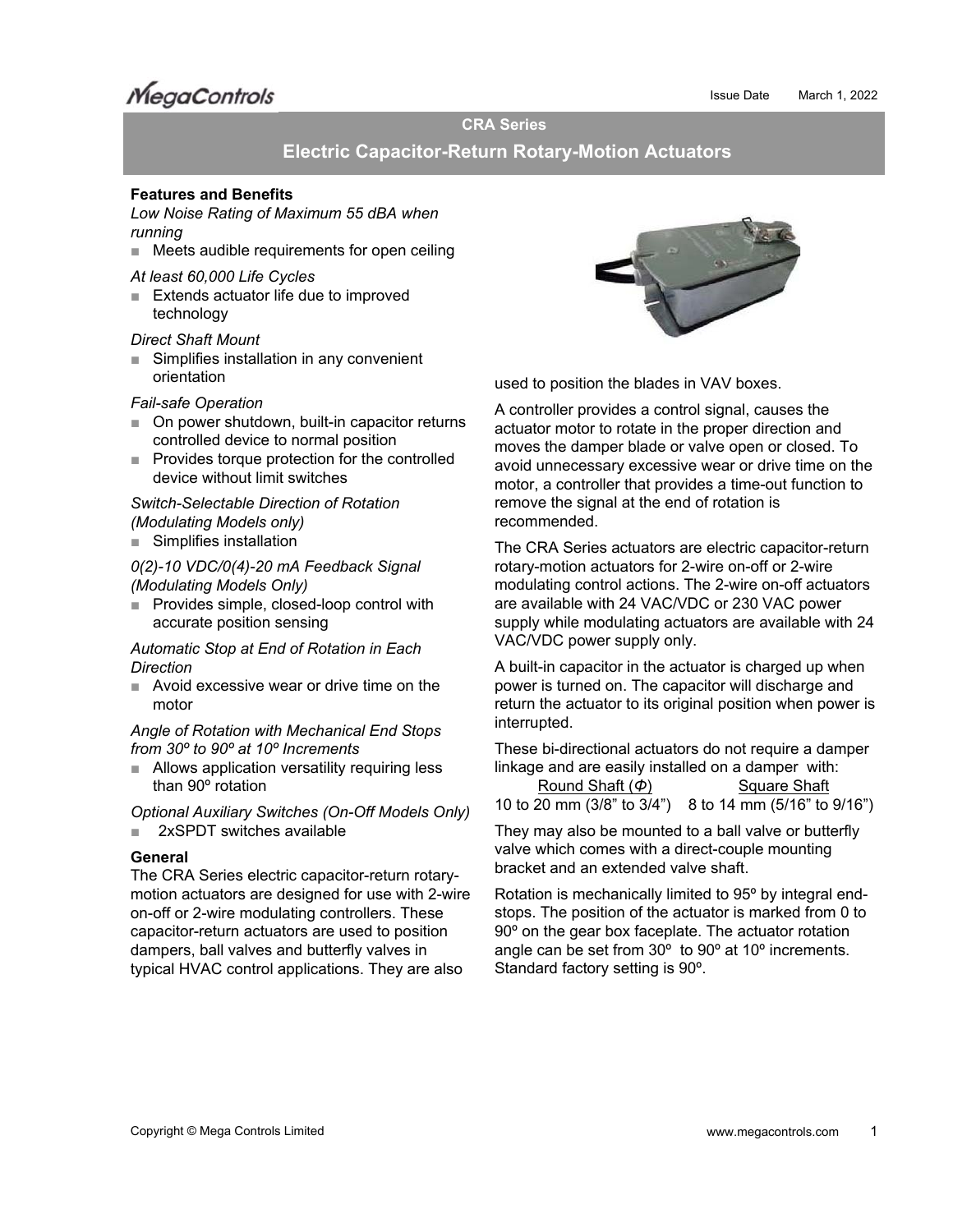# **Modulating Models Only**

#### **Direction of Rotation Switch Position Selection**

CW is set for clockwise rotation with DA control action and CCW for counter clockwise rotation with RA control action.The factory setting is for CW. Can be changed in the field to CCW by moving the switch from CW to CCW position on the actuator enclosure.

# **Feedback Signal**

The CRA Series actuators are provided with 0(2)- 10 VDC/0(4)-20 mA position feedback signal.

# **On-Off Models Only**

### **Optional Auxiliary Switches**

The CRA Series actuators are available with two

built-in auxiliary switches as an option on all on-off models, allowing position feedbacks.

# **Ordering**

To order, specify complete model number. For modulating models, factory setting is for 0-10 VDC input. If 4-20 mA input is required, specify when ordering.

#### **Replacement and Repair**

Field repairs must not be made and no field replacement parts are available.



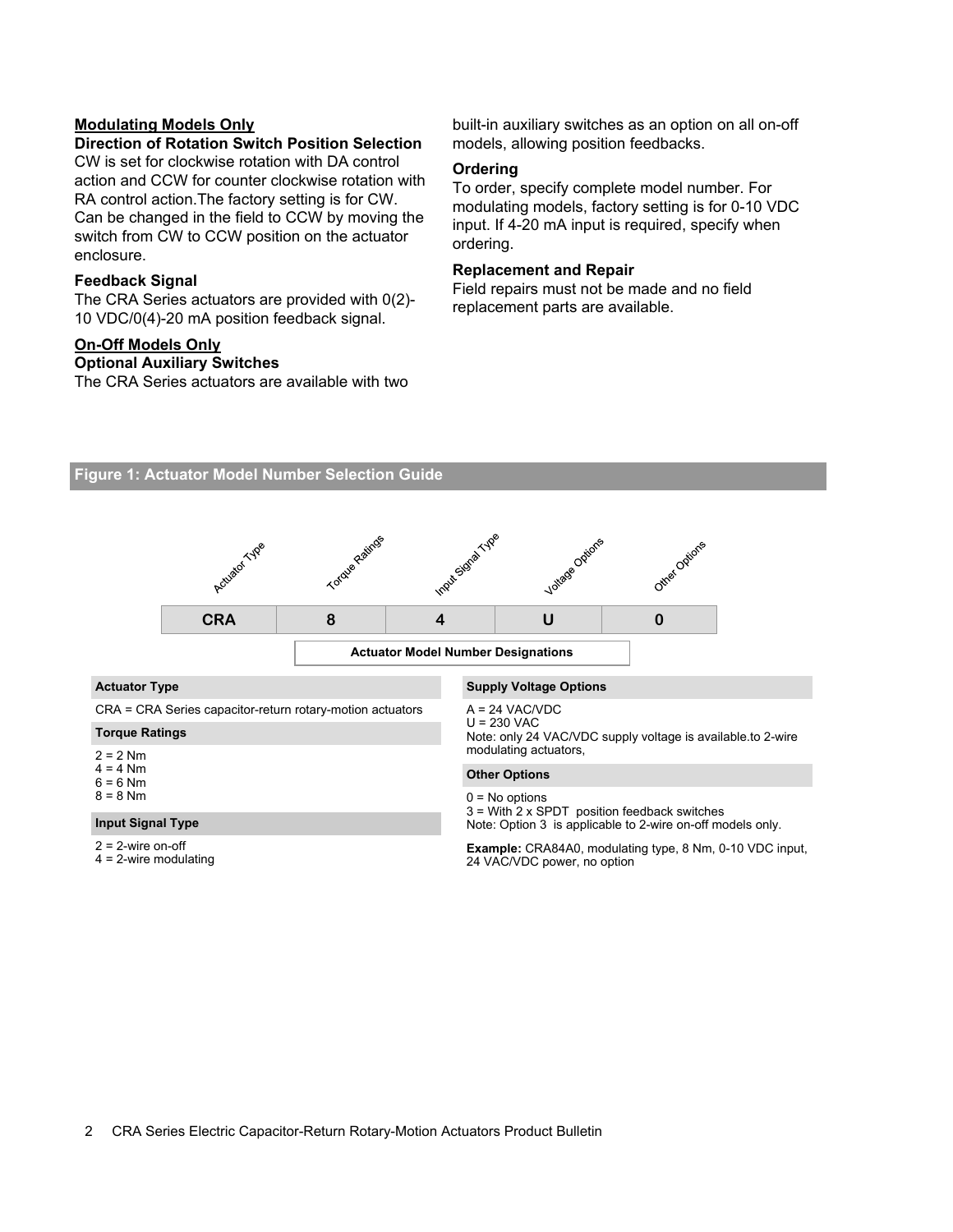**Specifications** 

| Product model numbers                                    | See Figure 1: Actuator Model Number Selection Guide                                                                                                                                               |
|----------------------------------------------------------|---------------------------------------------------------------------------------------------------------------------------------------------------------------------------------------------------|
| Power supply                                             | 2-wire on-off: 24 VAC/VDC or 230 VAC<br>2-wire modulating: 24 VAC/VDC only                                                                                                                        |
| Power consumption                                        | Operating: 15 W maximum<br>Holding:<br>6 W                                                                                                                                                        |
| Input control signal                                     | 2-wire on-off: 24 VAC/VDC or 230 VAC<br>2-wire modulating: 0(2)-10 VDC/0(4)-20 mA                                                                                                                 |
| Input signal impedance<br>(modulating models)            | 1,000,000 $\Omega$ for voltage input; 500 $\Omega$ for current input                                                                                                                              |
| Feedback signal (modulating<br>models only)              | $0(2)$ -10 VDC (1 mA);<br>$0(4)$ -20 mA (maximum load impedance 500 $\Omega$ )                                                                                                                    |
| <b>Auxiliary switches</b><br>(2-wire on-off models only) | Settings: S1 fixed at 10°<br>S2 adjustable from $10^{\circ}$ to $90^{\circ}$<br>Contact ratings: 250 VAC 3 A                                                                                      |
| Electrical connection                                    | 500 mm long cable with color-coded wires                                                                                                                                                          |
| Mechanical connection                                    | 10 to 20 mm (3/8" to 3/4") round shaft or 8 to 14 mm (5/16" to 9/16") square shaft                                                                                                                |
| Protection class                                         | <b>IP54</b>                                                                                                                                                                                       |
| Cycles of operation                                      | At least 60,000                                                                                                                                                                                   |
| Torque ratings                                           | 2, 4, 6, or 8 Nm                                                                                                                                                                                  |
| Rotation range                                           | 30-90° in 10° increments, mechanically limited to 95°; factory set at 90°                                                                                                                         |
| Actuator motor type                                      | Bi-directional brushed DC motor                                                                                                                                                                   |
| Running times (full travel with<br>load)                 | <b>On-off Models</b><br><b>Modulating Models</b><br>Initialization:<br>15 <sub>s</sub><br>15 <sub>s</sub><br>14 to 20 s<br>Stroke:<br>30 to 40 s<br>20 <sub>s</sub><br>Return:<br>20 <sub>s</sub> |
| <b>Audible Noise Rating</b>                              | Maximum 55 dBA when running                                                                                                                                                                       |
| <b>Ambient Conditions</b>                                | Operating: -5 to 50°C (23 to 122°F); 0-95% RH, non-condensing<br>Storage: -30 to 70°C (-22 to 158°F); 0-95% RH, non-condensing                                                                    |
| Agency Approval                                          | CE Mark compliant pending                                                                                                                                                                         |
| <b>Dimensions</b>                                        | See Figure 2: Dimensions                                                                                                                                                                          |
| <b>Shipping Weights</b>                                  | $1.5$ kg $(3.3$ lb.)                                                                                                                                                                              |
|                                                          |                                                                                                                                                                                                   |

*The performance specifications above are nominal and subject to tolerances and application variables of generally acceptable industry standards. The Manufacturer shall not be liable for damages resulting from misapplication or misuse of its products.* 

**CAUTION:** Equipment Damage Hazard. Do not install the actuator in atmospheres where explosive or corrosive vapors or escaping gases are present. This could result in damage to the unit.

**WARNING:** All RCA Series actuators are designed for use only in conjunction with operating controls. Where an operating control failure would result in personal injury and/or loss of property, it is the responsibility of the installer to add safety devices or alarm systems that protect against, and/or warn of, control failure.

# **Direction of Rotation Switch Location (Modulating Models Only)**